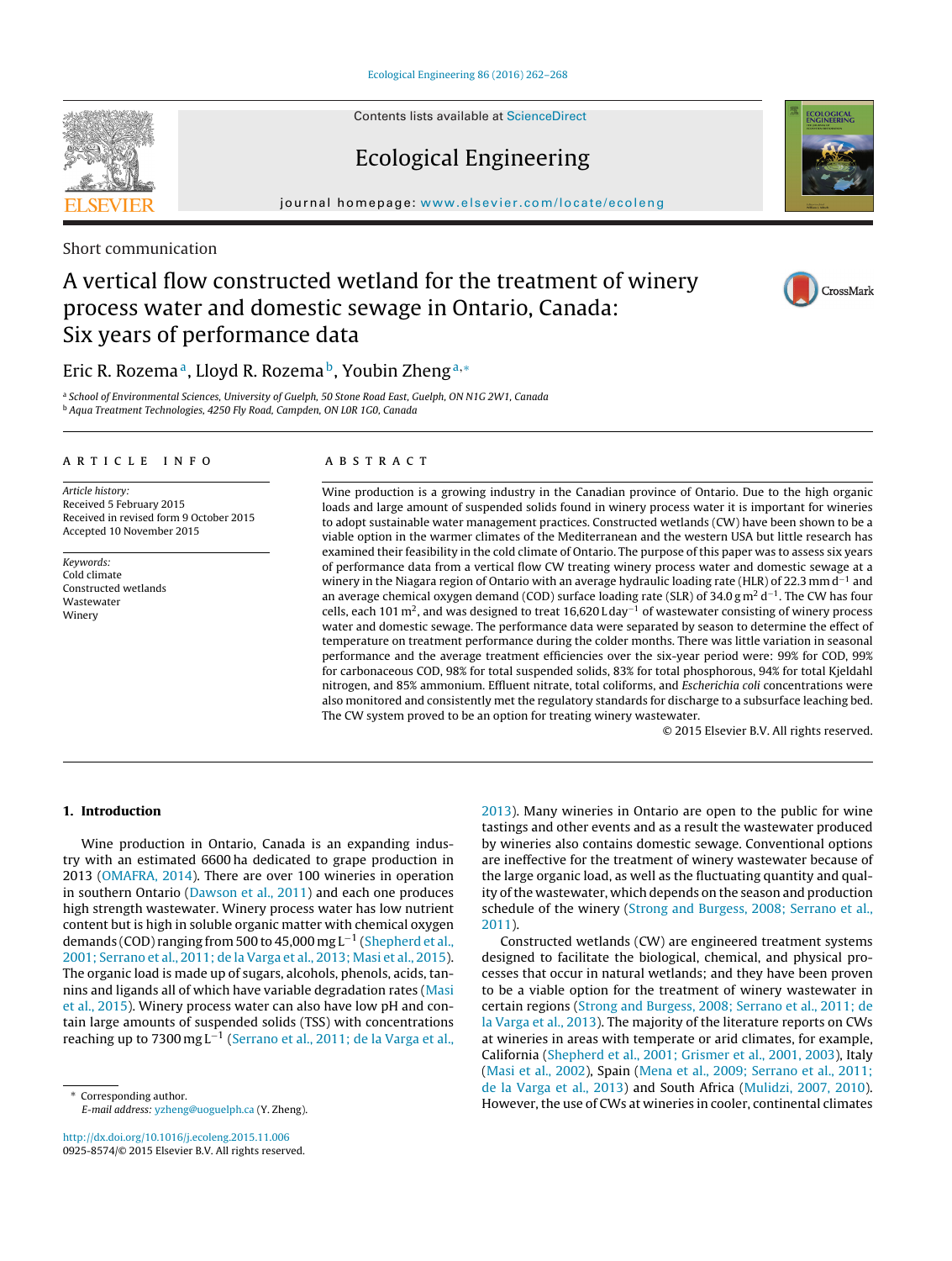<span id="page-1-0"></span>

Fig. 1. Schematic diagram of the winery operations and the vertical flow constructed wetland treatment system.

in active viticulture regions such as southern Ontario, Canada, has received little attention, even though there are ∼20 to 30 in use in this area. Therefore, the objectives of this study were to assess the year-round performance of a vertical flow (VF) CW at a winery in southern Ontario treating winery process water and domestic sewage.

Six years of performance data were collected from June 2008 to December 2013. The data were separated by growing season (GS; the six warmest months of the year) and non-growing season (NGS; the six coolest months) to assess the effect of temperature on treatment performance. Influent and effluent water samples were analyzed for COD, carbonaceous biochemical oxygen demand (CBOD), TSS, total phosphorous (TP), total Kjeldahl nitrogen (TKN), ammonium, nitrate, total coliforms, and Escherichia coli.

#### 2. Materials and methods

#### 2.1. Site description

The VF CW was located at a winery in Niagara-on-the-Lake, ON, Canada, an area with over 25 wineries that serve as a major tourist attraction for the region. The average annual temperature is  $9^{\circ}C$ and the average temperatures for the GS and NGS are 17.1 ◦C and 1.4  $\degree$ C, respectively. The average monthly precipitation is 39.6 mm and is 55.5 mm and 23.8 mm for the GS and NGS, respectively ([Environment](#page-5-0) [Canada,](#page-5-0) [2014\).](#page-5-0) The climate is classified as humid continental (Dfb) according to the Köppen–Geiger classification system ([Peel](#page-6-0) et [al.,](#page-6-0) [2007\).](#page-6-0)

The CW was designed and installed by Aqua Treatment Technologies (Ontario, Canada) in 2008. The CW was designed to treat a maximum of 4250 L day<sup>-1</sup> of winery process water and 12,435 L day<sup>-1</sup> of domestic sewage for a total flow of  $16,620$  L day<sup>-1</sup>. The CW system has four identically sized cells,  $11.75 \text{ m} \times 8.6 \text{ m} \times 1.2 \text{ m}$  and a separate  $18 \text{ m} \times 8 \text{ m} \times 1.2 \text{ m}$  pretreatment cell (Fig. 1). The total surface area of the CW (not including pre-treatment cell) was 404  $\mathrm{m}^2$  and the volume is 485  $\mathrm{m}^3$ . The cells were lined with a PVC liner and filled with a 5–10 mm gravel and sand mix. The top 30 cm of the cells were covered with a peat moss and sand mix and planted with Typha latifolia L.

(broadleaf cattail) and Schoenoplectus tabernaemontani (C.C. Gmel.) Palla (softstem bulrush). To facilitate denitrification cell 3 contained wood chips and the water level was higher than the other cells to reduce the presence of oxygen because denitrifying bacteria require an anoxic environment as well as a carbon source. The water levels of cells 1, 2, and 4 were kept at ∼0.4 m and cell 3 was kept at ∼0.8 m.

The wastewater was pumped to the CW from a 30,000 L concrete storage tank, referred to as the 'dosing tank'. The dosing tank contains water from three different sources: winery process water from the production building, a small amount of domestic sewage from the production building (no more than 250 L day<sup>-1</sup>), and domestic sewage from the winery event building housing a kitchen and a public wine tasting venue (Fig. 1). The ratio of domestic sewage to winery process water fluctuated due to the nature of wine production and it was affected by the season. For example, during the summer months more people visit the winery for tastings and special events leading to an increased amount of domestic sewage but less process water is produced. In the fall after harvest wine productions begins and the processes of crushing, pressing and washing produces large volumes of wastewater. In general there were larger volumes of less concentrated wastewater produced in the NGS.

The winery process water was stored in a 40,000 L concrete flow-balancing tank before entering a pre-treatment wetland cell. A timer controlled pump in the tank limited the flow into the pretreatment cell to a maximum of  $4250$  L day<sup>-1</sup>. The pre-treatment cell has a similar design and plumbing system as the CW cells, it was filled with gravel and can be easily cleaned out if it becomes clogged. It acted to reduce the organic load and TSS of the wastewater before it flowed via gravity to a pumping station that pumped to the dosing tank. The sewage from the production building entered a 6800 L septic tank and a gravity overflow sent the water to the same pump station as the winery process water, from there it was eventually pumped to the dosing tank. The sewage from the event building was stored in a 37,100 L septic tank and entered the dosing tank via a gravity overflow (Fig. 1). The wastewater in the dosing tank was then applied to the cell 1 of the CW by a timer controlled pump which dictates the volume added to the CW.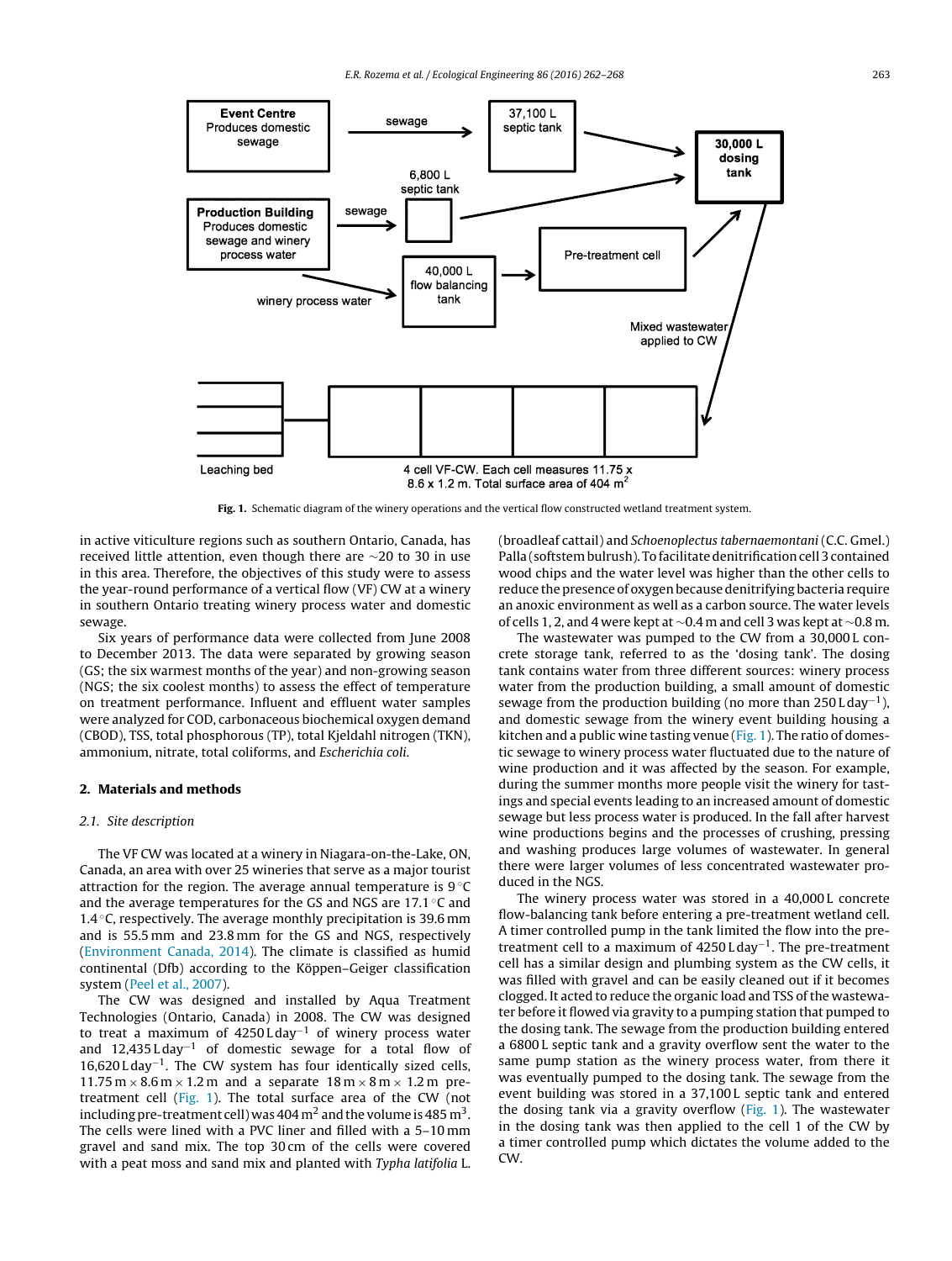Table 1 Minimum detectable limits (MDL; mg L−<sup>1</sup> unless indicated) for the parameters tested.

| Parameter           | <b>MDL</b>                     |
|---------------------|--------------------------------|
| CBOD                | $2$                            |
| COD                 | < 8                            |
| <b>TSS</b>          | $2$                            |
| <b>TKN</b>          | < 0.05                         |
| $NH_4$ <sup>+</sup> | < 0.1                          |
| $NO3-N$             | < 0.05                         |
| TP                  | < 0.03                         |
| E. coli             | $2$ CFU 100 mL <sup>-1</sup>   |
| Total coliforms     | $<$ 2 CFU 100 mL <sup>-1</sup> |

Each cell was flooded on the surface by dosing manifolds. There were two sets of dosing manifolds in each cell, one designated for warm weather and one for cold weather. The warm weather manifolds rested on the surface of the wetland while the cold weather manifolds were buried approximately 45 cm below the surface, which prevented them from freezing and allowed for year round operation.

The water flowed vertically down through the wetland media and then was directed to pump chambers by 10 cm perforated pipe at the bottom of each cell. From the pump chambers the water was pumped to the next cell or was discharged if in the last cell. The treated water was discharged to a sub-surface leaching bed consisting of nineteen 30 m trenches.

#### 2.2. Sampling and analysis

Quarterly grab samples were taken from the influent and effluent water. The influent samples were taken from the line that doses cell 1 from the dosing tank. Effluent samples were taken at a sampling point from the pipe that discharges to the leaching bed. For each sampling event three 500 mL containers and one 250 mL were filled. The samples were immediately put in a cooler with ice and shipped to SGS Environmental Services (Lakefield, ON) by overnight courier. The samples were analyzed for COD, CBOD, TSS, TP, TKN, ammonium, nitrate, total coliforms, and E. coli according to [Standard](#page-6-0) [Methods](#page-6-0) [\(1995\).](#page-6-0)

The timing of the sampling varied slightly but in general one sample was taken during spring, summer, fall, and winter, except for 2008, in which only three samples were taken in June, September, and December. The 'winter' sample for 2012 was actually taken in January of 2013 but it was included in the 2012 data set for simplicity.

When the samples were taken between May and October they were considered to be in the growing season (GS) and when they were taken between November and April they were labeled non-growing season (NGS). This allowed for a comparison of CW performance during the six warmest months (GS) and the six coldest months (NGS) for this region.

Influent and effluent concentrations of all parameters are presented and the removal efficiencies of COD, CBOD, TSS, TP, TKN,  $NH_4^+$ , NO<sub>3</sub>-N are discussed as percent reductions and log reductions for E. coli and total coliforms. The average influent and effluent concentrations and removal efficiencies for each year and season were calculated. When effluent results are below minimum detectable limits (MDL) the percent concentration reductions are listed as >99% to indicate that near complete removal has occurred. Table 1 provides a list of the MDLs for each parameter. t-tests were conducted using SAS (v. 9.0, SAS Institute Inc., 1999; Cary, NC, USA) to compare the mean GS treatment efficiencies to the NGS efficiencies based on the overall reductions for each parameter to identify seasonal differences in treatment.

Flow data were estimated by tracking the amount of time the float controlled effluent pump operated for each day. The flow rate of the pump was multiplied by the time of operation to give the total volume. The inflow and outflow volumes were assumed equal.

#### 3. Results and discussion

#### 3.1. Treatment performance – oxygen demand

The average influent COD concentrations for the GS and NGS over the six-year period were 3043 and 2117 mg L−1, respectively, and the average effluent concentrations were 6 and  $14.8 \text{ mg L}^{-1}$ [\(Table](#page-3-0) 2). The average treatment efficiencies of the CW were high, regardless of season, at 98.9% for both GS and NGS [\(Table](#page-3-0) 2). Lower temperatures do not often affect the breakdown of organic matter in CWs [\(Kadlec](#page-5-0) [and](#page-5-0) [Reddy,](#page-5-0) [2001;](#page-5-0) [Werker](#page-5-0) et [al.,](#page-5-0) [2002\)](#page-5-0) and this was also the case for this system. The removal of CBOD was also highly efficient, with average treatment efficiencies over 99% for both the GS and NGS ([Table](#page-3-0) 2). The Ontario Ministry of Environment and Climate Change (MOECC; [OWRA,](#page-6-0) [1990\)](#page-6-0) set a discharge limit of 10 mg L−<sup>1</sup> for CBOD and the CW was consistently able to meet the requirement.

COD loading often determines the design and sizing of a CW when treating winery wastewater because of the high concentrations found in winery wastewater. [Shepherd](#page-6-0) et [al.](#page-6-0) [\(2001\)](#page-6-0) recommend keeping the influent COD concentrations below 5000 mg  $L^{-1}$  to avoid compromising treatment efficiency. This was achieved for this system with the use of the pre-treatment cell and by storing and mixing the winery wastewater in a dosing tank containing domestic sewage from the septic tanks ([Fig.](#page-1-0) 1). However, in a few instances the influent COD concentration surpassed 5000 mg L<sup>-1</sup> but there was no significant difference at  $P = 0.05$ between the treatment efficiencies for that time period and periods when COD was below 5000 mg L<sup>-1</sup>. The average influent COD for the 2013 GS was 5280 mg L<sup>-1</sup>, with a maximum of 9500 mg L<sup>-1</sup> measured in October, but the treatment efficiency was still 99%. However, there are issues with this assessment, as the retention time was not taken into account but it does suggest that this CW can handle COD concentrations higher than 5000 mg  $L^{-1}$ . High organic loads can also have phytotoxicity effects on wetlands plants ([Arienzo](#page-5-0) et [al.,](#page-5-0) [2009;](#page-5-0) [Masi](#page-5-0) et [al.,](#page-5-0) [2015\);](#page-5-0) however, none were observed in this CW over the six-year time period.

In California [Shepherd](#page-6-0) et [al.\(2001\)](#page-6-0) examined the treatment performance of pilot sized HF-CWs and found similar COD removal rates, over 97%.Also in California, [Grismer](#page-5-0) et [al.\(2003\)](#page-5-0) assessed two different full-scale CWs treating winery wastewater year round. One system was able to remove 49–79% of the COD (SLR = 21 and  $72 \text{ g m}^2 \text{ d}^{-1}$ ), depending on the loading and activities occurring at the winery (i.e. non-crush vs. crush season). However, the second system was able to remove almost all COD which the authors suggest was due to lower loading rates and longer retentions times [\(Grismer](#page-5-0) et [al.,](#page-5-0) [2003\).](#page-5-0)

In Italy, [Masi](#page-5-0) et [al.](#page-5-0) [\(2002\)](#page-5-0) evaluated three different CW systems at three wineries. One of the systems had two  $90 \,\mathrm{m}^2$  VF cells followed by  $86 \text{ m}^2$  HF cell, a 148 m surface flow cell and a pond. This system was able to remove 92% of COD. Researchers in Spain evaluated a hybrid system containing hydrolytic upflow sludge bed for pre-treatment and a  $50 \,\mathrm{m}^2$  VF cell that feed one of three parallel  $100 \,\mathrm{m}^2$  HF cells [\(Serrano](#page-6-0) et [al.,](#page-6-0) [2011\).](#page-6-0) In their study, the winery wastewater was also mixed with domestic sewage from various facilities on the premises. The CW system (pre-treatment to VF cell to one of three HF cells) achieved treatment efficiencies of 73% for COD with the VF cell reporting higher treatment efficiencies than the HF cells.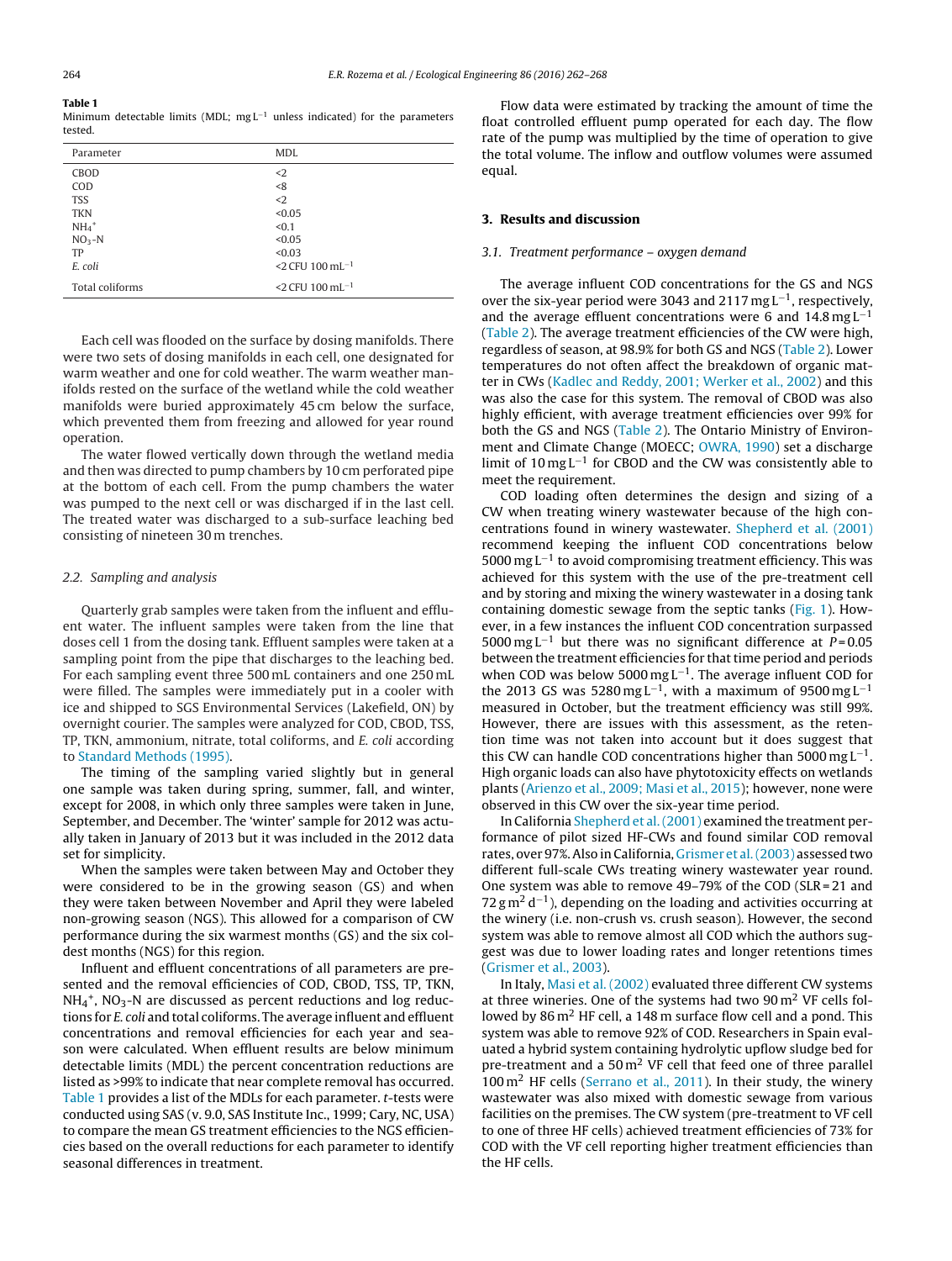#### <span id="page-3-0"></span>Table 2

 Six years of performance data from <sup>a</sup> vertical flow constructed wetland treating winery process water and domestic sewage at <sup>a</sup> winery in southern Ontario, Canada. Average influent volumes are also presented in <sup>L</sup> day−1. Data are separated by growing season (GS; the six warmest months of the year) and non-growing season (NGS; the six coolest months). Mean influent (in) and effluent (out) water quality data (mg L<sup>-1</sup>) and mean treatment efficien (% reduced) are presented.

| Parameter             | 2008                     |                  | 2009       |                          | 2010                     |                          | 2011       |              | 2012                     |              | 2013       |                          | Average |                          |
|-----------------------|--------------------------|------------------|------------|--------------------------|--------------------------|--------------------------|------------|--------------|--------------------------|--------------|------------|--------------------------|---------|--------------------------|
|                       | $GS(n=2)$                | $NGS(n=1)$       | $GS(n=2)$  | $NGS(n=2)$               | $GS(n=2)$                | $NGS(n=2)$               | $GS(n=2)$  | $NGS(n=2)$   | $GS(n=2)$                | $NGS(n=2)$   | $GS(n=2)$  | $NGS(n=2)$               | GS      | <b>NGS</b>               |
| CBOD                  |                          |                  |            |                          |                          |                          |            |              |                          |              |            |                          |         |                          |
| In                    | 756                      | 297              | 1390       | 512                      | 2568                     | 891                      | 3151       | 2990         | 322                      | 2628         | 1735       | 1051                     | 1653    | 1395                     |
| Out                   | 0.5                      | MDL <sup>a</sup> | <b>MDL</b> | <b>MDL</b>               | <b>MDL</b>               | 3                        | <b>MDL</b> | <b>MDL</b>   | <b>MDL</b>               | $\mathbf{1}$ | <b>MDL</b> | <b>MDL</b>               | 0.1     | 0.7                      |
| % red.                | 99.8                     | >99              | >99        | >99                      | >99                      | 99.8                     | >99        | >99          | >99                      | 99.5         | >99        | >99                      | >99     | 99.9                     |
| COD                   |                          |                  |            |                          |                          |                          |            |              |                          |              |            |                          |         |                          |
| In                    | 1165                     | 800              | 2300       | 615                      | 3130                     | 1030                     | 3780       | 3950         | 2600                     | 4450         | 5280       | 1855                     | 3043    | 2117                     |
| Out                   | 15.5                     | 9                | 6.5        | 9.5                      | 4                        | 16.5                     | 6          | 9.5          | <b>MDL</b>               | 26           | 4          | 18                       | 6       | 14.8                     |
| % red.                | 94.5                     | 98.9             | 99.7       | 98.2                     | 99.7                     | 98.2                     | 99.9       | 99.7         | >99                      | 99.4         | 99.6       | 98.8                     | 98.9    | 98.9                     |
| TSS                   |                          |                  |            |                          |                          |                          |            |              |                          |              |            |                          |         |                          |
| In                    | 214                      | 212              | 418        | 38                       | 229                      | 106                      | 207        | 290          | 130                      | 236          | 795        | 183                      | 332     | 178                      |
| Out                   | $\overline{a}$           | 5 <sup>1</sup>   | <b>MDL</b> | <b>MDL</b>               | 2.5                      | 2.5                      | 1.5        | $\mathbf{1}$ | 4                        | 6            | 6          | $\overline{\mathbf{3}}$  | 2.7     | 2.9                      |
| % red.                | 98.1                     | 97.6             | >99        | >99                      | 99.1                     | 97.4                     | 98.9       | 99.8         | 95.1                     | 93.8         | 96.6       | 97.4                     | 98.0    | 97.7                     |
| <b>TKN</b>            |                          |                  |            |                          |                          |                          |            |              |                          |              |            |                          |         |                          |
| In                    | 17.6                     |                  | 35.4       | 3.5                      | 17.6                     | 4.7                      | 22.3       | 47.6         | 410.8                    | 10.1         | 49.5       | 16.7                     | 92.2    | 13.9                     |
| Out                   | $\mathbf{1}$             | <b>MDL</b>       | <b>MDL</b> | <b>MDL</b>               | 0.1                      | <b>MDL</b>               | <b>MDL</b> | MDL          | 0.85                     | <b>MDL</b>   | 0.75       | 0.25                     | 0.45    | 0.04                     |
| % red.                | 37.5                     | >99              | >99        | >99                      | 99.3                     | >99                      | >99        | >99          | 99.9                     | >99          | 95.3       | 92.6                     | 88.7    | 98.8                     |
| $NH_4$ <sup>+</sup>   |                          |                  |            |                          |                          |                          |            |              |                          |              |            |                          |         |                          |
| In                    | 1.05                     | 1.1              | 1.95       | 0.2                      | 1.3                      | 0.2                      | 5.4        | <b>MDL</b>   | 1.0                      | 1.4          | 2.4        | 2.55                     | 2.18    | 0.91                     |
| Out                   | 0.15                     | 0.1              | <b>MDL</b> | <b>MDL</b>               | <b>MDL</b>               | <b>MDL</b>               | <b>MDL</b> | MDL          | 0.65                     | <b>MDL</b>   | 0.25       | <b>MDL</b>               | 0.18    | 0.02                     |
| % red.                | 72.1                     | 90.9             | >99        | >99                      | >99                      | >99                      | >99        | $\sim$       | 19.4                     | >99          | 72.2       | >99                      | 72.7    | 98.2                     |
| $NO3-N$               |                          |                  |            |                          |                          |                          |            |              |                          |              |            |                          |         |                          |
| In                    | <b>MDL</b>               | MDL              | MDL        | <b>MDL</b>               | <b>MDL</b>               | 0.65                     | 0.06       | 0.07         | MDL                      | 0.23         | <b>MDL</b> | <b>MDL</b>               | 0.01    | 0.16                     |
| Out                   | 6.2                      | 0.54             | 0.18       | 1.21                     | 1.82                     | 1.14                     | 0.8        | 0.79         | 1.03                     | 0.21         | 2.16       | 1.13                     | 2.03    | 0.83                     |
| % red.                | $\overline{\phantom{a}}$ | $\sim$           | $\sim$     | $\overline{\phantom{0}}$ | $\overline{\phantom{0}}$ | $\overline{\phantom{a}}$ | $\sim$     | $\sim$       | $\overline{\phantom{0}}$ | $\sim$       | $\sim$     | $\overline{\phantom{a}}$ | $\sim$  | $\overline{\phantom{a}}$ |
| Influent volume       |                          |                  |            |                          |                          |                          |            |              |                          |              |            |                          |         |                          |
| $L$ day <sup>-1</sup> | 4809                     | 7205             | 3965       | 6881                     | 4962                     | 8999                     | 9886       | 14,719       | 10,969                   | 15,499       | 7242       | 13,120                   | 6972    | 11,070                   |

<sup>a</sup> Below minimum detectable limit.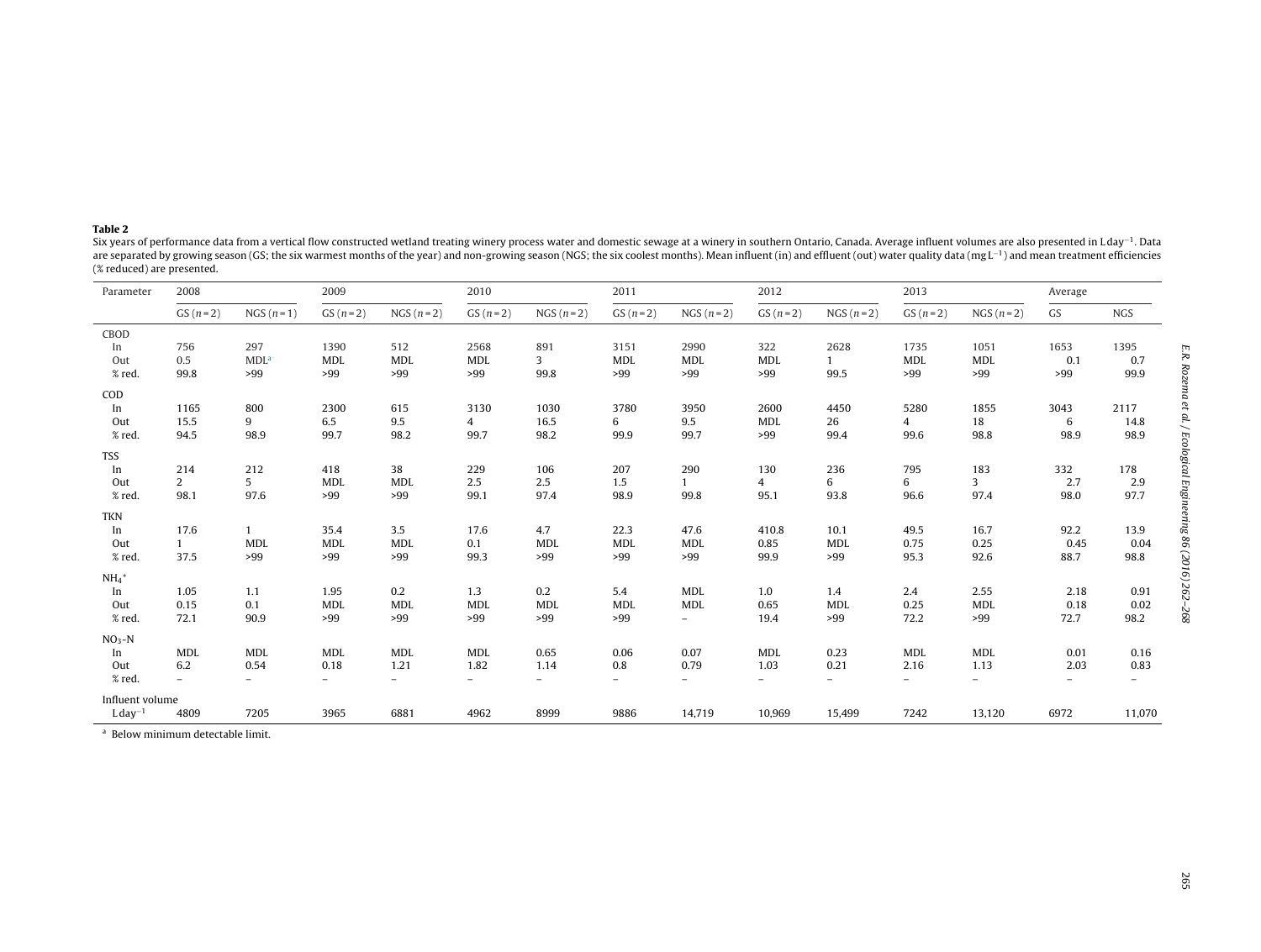#### <span id="page-4-0"></span>Table 3

Total phosphorous concentrations of the influent (in) and effluent (out) water samples and the treatment efficiencies (% reduction) of a vertical flow constructed wetland treating winery process water and domestic sewage at a winery in southern Ontario, Canada.

| Date         | In $(mgL^{-1})$ | Out $(mgL^{-1})$ | % Reduction |
|--------------|-----------------|------------------|-------------|
| $14$ -Jun-08 | 0.32            | MDL <sup>a</sup> | >99         |
| 09-Sep-08    | 4.93            | <b>MDL</b>       | >99         |
| 29-Dec-08    | 0.35            | <b>MDL</b>       | >99         |
| 20-Mar-09    | 0.06            | <b>MDL</b>       | >99         |
| 23-Jun-09    | 3.52            | <b>MDL</b>       | >99         |
| 21-Sep-09    | 2.04            | <b>MDL</b>       | >99         |
| 22-Dec-09    | 1.36            | <b>MDL</b>       | >99         |
| 06-Apr-10    | 0.7             | <b>MDL</b>       | >99         |
| $05$ -Jul-10 | 7.82            | 0.04             | 99.5        |
| 30-Sep-10    | 4.88            | <b>MDL</b>       | >99         |
| 29-Dec-10    | 2.8             | 0.2              | 92.9        |
| 29-Mar-11    | 1.58            | 0.07             | 95.6        |
| 20-Jun-11    | 3.06            | <b>MDL</b>       | >99         |
| 26-Oct-11    | 6.77            | 0.38             | 94.4        |
| 13-Dec-11    | 8.16            | 0.42             | 94.9        |
| 03-Mar-12    | 8.67            | 0.43             | 95.0        |
| $10$ -Jul-12 | 2.33            | 0.31             | 86.7        |
| 19-Sep-12    | 4.04            | 0.17             | 95.8        |
| $30$ -Jan-13 | 0.82            | 0.88             | $-7.3$      |
| 07-Mar-13    | 0.2             | 0.43             | $-115.0$    |
| $17$ -Jul-13 | 3.79            | 0.92             | 75.7        |
| 22-Oct-13    | 16.5            | 0.19             | 98.8        |
| 10-Dec-13    | 7.7             | 0.31             | 96.0        |

<sup>a</sup> Below minimum detectable limit.

#### 3.2. Total suspended solids

The average influent TSS concentration was 332 and 178 mg  $L^{-1}$ for the GS and NGS, respectively; and the effluent concentrations were 2.7 and  $2.9 \text{ mg } L^{-1}$  [\(Table](#page-3-0) 2). The effluent TSS concentrations were consistently lower than the 10 mg L<sup>-1</sup> limit set by the MOECC. The treatment efficiencies for both time periods were over 97% with no observed difference in performance in the colder months. This is expected because the physical mechanisms (filtration and settling) associated with TSS removal are not affected by temperature ([Werker](#page-6-0) et [al.,](#page-6-0) [2002\).](#page-6-0)

As reported in the literature CWs are capable of removing TSS from winery wastewater [\(Shepherd](#page-6-0) et [al.,](#page-6-0) [2001;](#page-6-0) [Masi](#page-6-0) et [al.,](#page-6-0) [2002,](#page-6-0) [2015;](#page-6-0) [Grismer](#page-6-0) et [al.,](#page-6-0) [2003;](#page-6-0) [Serrano](#page-6-0) et [al.,](#page-6-0) [2011;](#page-6-0) [de](#page-6-0) [la](#page-6-0) [Varga](#page-6-0) et [al.,](#page-6-0) [2013\).](#page-6-0) However, some type of pre-treatment is recommended to prevent clogging and issues with overloading CWs with solids [\(Shepherd](#page-6-0) et [al.,](#page-6-0) [2001;](#page-6-0) [Grismer](#page-6-0) et [al.,](#page-6-0) [2003;](#page-6-0) [Serrano](#page-6-0) et [al.,](#page-6-0) [2011\).](#page-6-0) There were no observed issues with clogging in this CW as the pretreatment cell helped to manage the influent TSS concentrations.

#### 3.3. Nitrogen and phosphorous

TKN, ammonium, nitrite, and nitrate concentrations were monitored for the influent and effluent water and the total N (TN; sum of TKN, ammonium, nitrite, and nitrate) removal was assessed. A portion of the N came from the domestic sewage component of the wastewater in various forms. The MOECC set TN discharge limits at 21.25 mg L<sup>-1</sup> and nitrate limits at 17 mg L<sup>-1</sup> and the CW consistently met the requirements. For almost every sampling event the nitrite concentrations were below detectable levels and therefore the data are not presented or discussed in detail.

Average influent concentrations of TKN for the GS and NGS were 92.2 and 13.9 mg  $L^{-1}$ , respectively, and effluent concentrations for the GS and NGS were 0.45 and 0.04 mg L<sup>-1</sup> [\(Table](#page-3-0) 2). During the GS the average TKN removal efficiency was 88% and during the NGS it was 99% ([Table](#page-3-0) 2), with no difference at  $P = 0.05$ . Influent ammonium concentrations were relatively low at 2.18 and 0.91 mg  $L^{-1}$ for the GS and NGS, respectively, and average effluent concentration for the GS was  $0.18$  mg L<sup>-1</sup> and  $0.02$  mg L<sup>-1</sup> for the NGS. The removal efficiencies were 73 and 98% for the GS and NGS, respec-tively [\(Table](#page-3-0) 2), but these are not different at  $P = 0.05$ .

Similarly, [Shepherd](#page-6-0) et [al.](#page-6-0) [\(2001\)](#page-6-0) and [Serrano](#page-6-0) et [al.](#page-6-0) [\(2011\)](#page-6-0) report significant N concentration reductions in CWs, ∼70% and ∼50%, respectively. [Serrano](#page-6-0) et [al.](#page-6-0) [\(2011\)](#page-6-0) attribute the majority of the N removal to the VF cell in their system but observed a strong correlation between treatment efficiency and influent concentrations. They found that when N influent concentrations were low the effluent concentrations would often increase, but in general effluent concentrations were still relatively low, on average they were below 25 mg L<sup>-1</sup> TKN and 20 mg L<sup>-1</sup> ammonium [\(Serrano](#page-6-0) et [al.,](#page-6-0)

#### Table 4

Total coliforms and E. coli concentrations in the influent (in) and effluent (out) water samples (CFU 100 mL<sup>-1</sup>) and the treatment efficiencies (log reduc.) of a vertical flow constructed wetland treating winery process water and domestic sewage at a winery in southern Ontario, Canada.

| Date         | Total coliforms |                |                          | E. coli          |                |                          |  |
|--------------|-----------------|----------------|--------------------------|------------------|----------------|--------------------------|--|
|              | In              | Out            | Log reduc.               | In               | Out            | Log reduc.               |  |
| $14$ -Jun-08 | 27,000          | 12             | 3.35                     | 2000             | 2              | 3.00                     |  |
| 09-Sep-08    | 38,000          | 80             | 2.68                     | 660              | 2              | 2.52                     |  |
| 29-Dec-08    | 2               | 30             | $-1.18$                  | $\overline{2}$   | $\overline{2}$ | 0.00                     |  |
| 20-Mar-09    | 500             | 1120           | $-0.35$                  | MDL <sup>a</sup> | <b>MDL</b>     |                          |  |
| 23-Jun-09    | 72,000          | MDL            | -                        | 1000             | <b>MDL</b>     | $\overline{\phantom{0}}$ |  |
| 21-Sep-09    | 64,000          | 6              | 4.03                     | 660              | <b>MDL</b>     |                          |  |
| 22-Dec-09    | 560,000         | 40             | 4.15                     | 8                | <b>MDL</b>     | $\overline{\phantom{0}}$ |  |
| 06-Apr-10    | 5800            | MDL            | Ξ.                       | 1400             | <b>MDL</b>     |                          |  |
| $05$ -Jul-10 | 20,800          | 2000           | 1.02                     | 5600             | 88             | 1.80                     |  |
| 30-Sep-10    | 4900            | 62             | 1.90                     | 120              | $\overline{2}$ | 1.78                     |  |
| 29-Dec-10    | 1,400,000       | 22             | 4.80                     | 1000             | <b>MDL</b>     | -                        |  |
| 29-Mar-11    | 33,000          | <b>MDL</b>     | -                        | 20               | <b>MDL</b>     | -                        |  |
| $20$ -Jun-11 | 73,000          | <b>MDL</b>     | $\overline{\phantom{0}}$ | 44,000           | <b>MDL</b>     | -                        |  |
| 26-Oct-11    | 20              | 126            | $-0.80$                  | 20               | 36             | $-0.26$                  |  |
| 13-Dec-11    | 30,000          | 30             | 3.00                     | 1000             | MDL            | $\overline{\phantom{0}}$ |  |
| 03-Mar-12    | 2600            | MDL            |                          | 20               | <b>MDL</b>     |                          |  |
| $10$ -Jul-12 | 5               | 110            | $-1.34$                  | 40               | 110            | $-0.44$                  |  |
| 19-Sep-12    | 48,000          | 380            | 2.10                     | 840              | $\overline{2}$ | 2.62                     |  |
| $30$ -Jan-13 | 20              | 20             | 0.00                     | <b>MDL</b>       | <b>MDL</b>     |                          |  |
| 07-Mar-13    | 1400            | $\overline{2}$ | 2.85                     | $\overline{2}$   | <b>MDL</b>     | -                        |  |
| $17$ -Jul-13 | 49,000          | 700            | 1.85                     | 36,000           | 18             | 3.30                     |  |
| 22-Oct-13    | 4000            | 640            | 0.80                     | 1000             | 32             | 1.49                     |  |
| 10-Dec-13    | 33,000          | 22             | 3.18                     | 1000             | MDL            | -                        |  |

<sup>a</sup> Below minimum detectable limit.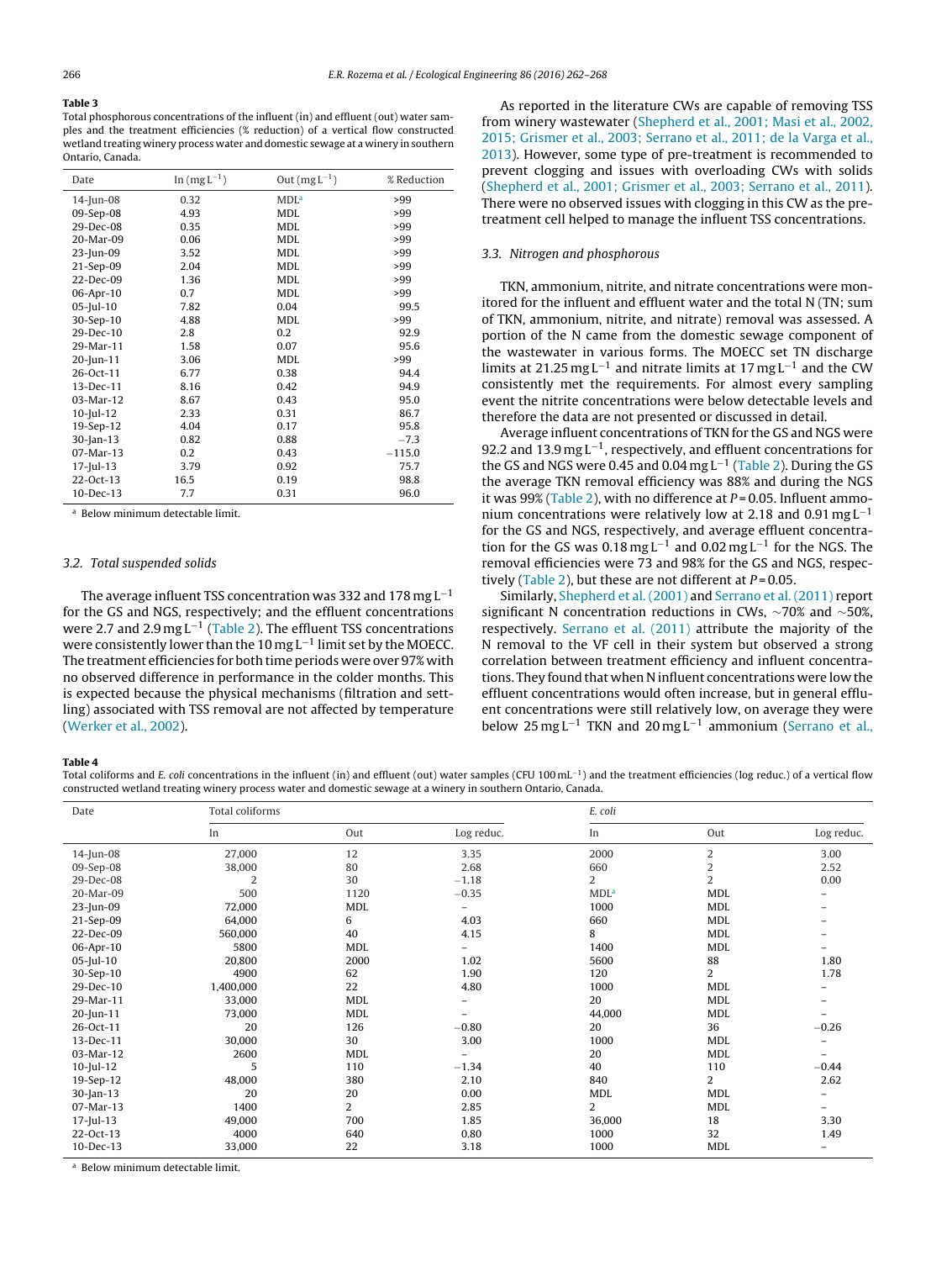<span id="page-5-0"></span>[2011\).](#page-6-0) Masi et al. (2002) compared three different CW systems and also report higher N removal efficiencies when the CW included a VF component.

Influent nitrate levels were very low, for the GS they averaged to 0.01 mg L<sup>-1</sup> and for the NGS 0.16 mg L<sup>-1</sup>. However, the effluent concentrations were higher but still much less than MOECC discharge limit of 17 mg L<sup>-1</sup>, they were 2.03 and 0.83 mg L<sup>-1</sup> for the GS and NGS, respectively. The higher effluent nitrate concentrations were likely due to the nitrification of ammonium that commonly occurs in the aerobic environment of VF CWs as nitrification produces nitrate from ammonium.

Total phosphorous removal decreased with time over the six-year period. During the first two years of operation all TP concentrations were consistently below detectable levels in the effluent water; however, from 2010 to 2013 the effluent concentrations of TP were almost always above zero ([Table](#page-4-0) 3). TP removal efficiencies were higher initially but because the main mechanism of TP removal in CWs is adsorption (Jamieson et al., 2002; Wood et al., 2008) the removal eventually began to decrease as adsorptions sites were filled. If TP removal efficiencies continue to decrease additional treatment steps may need to be taken or the adsorption sites could be refreshed with the removal and addition of clean gravel and sand.

#### 3.4. Total coliforms and E. coli

Due to the domestic sewage component of the wastewater total coliforms and E. coli levels were monitored. E. coli concentrations are monitored to assess whether fecal contamination has occurred. Total coliforms can also identify the possibility of fecal contamination and if the water is being sufficiently disinfected. In general, removal of these organisms by the CW was high, often over 1 log, however, in some cases the concentrations increased in the effluent water. The increases concentrations are not unexpected due to the natural growth of the bacteria within the CW but they are noted here because these instances greatly affected the averages calculated over the six-year period. For example, on one occasion in July 2012 the influent concentration of total coliforms was 5 CFU  $100 \text{ mL}^{-1}$  but the effluent concentration was 110 CFU 100 mL<sup>-1</sup>, resulting in a −1.34 log reduction. Although, the effluent concentration of 110 CFU 100 mL−<sup>1</sup> is relatively low, the average treatment efficiency for the 2012 GS was 0.38 log which does not properly represent the performance of the CW. Therefore, the raw data for total coliforms and E. coli are presented separately in [Table](#page-4-0) 4. The Ontario Provincial Water Quality Objectives state E. coli concentrations should be 100 CFU 100 mL−<sup>1</sup> or less to ensure the heath and quality of aquatic ecosystems are not compromised (MOEE, 1994) and the CW meets this objective for 22 of 23 sampling events with 13 events in which the effluent E. coli concentration was below detectable limits ([Table](#page-4-0) 4).

There was no seasonal variation for influent or effluent E. coli or total coliform concentrations or removal efficiencies at  $P = 0.05$ . The diversity of removal mechanisms for bacteria in CW makes it difficult to link treatment performance to a single variable such as temperature and results in the literature are inconsistent ([Werker](#page-6-0) et [al.,](#page-6-0) [2002\)](#page-6-0) making external comparison difficult. The data show this CW is capable of removing total coliforms and E. coli from the wastewater but treatment efficiencies do fluctuate. [Werker](#page-6-0) et [al.](#page-6-0) [\(2002\)](#page-6-0) and [Smith](#page-6-0) et [al.](#page-6-0) [\(2005\)](#page-6-0) made similar conclusions and because of the frequent fluctuations it is recommended that additional disinfection technologies be used when humans are at risk of being exposed to the effluent wastewater. However, for this application the effluent water was discharged to a leaching bed and the management of bacterial contamination by the CW was considered satisfactory by the regulatory authority.

#### 4. Conclusions

Over the six-year period the VF CW system successfully treated the wastewater combination of winery process water and domestic sewage as the effluent water quality consistently met discharge requirements. The CW removed COD, CBOD, TSS, TKN, ammonium, nitrate, E. coli and total coliforms. The cold climate of southern Ontario did not affect the treatment efficiencies of the CW, which were adequate regardless of season.

TP removal decreased as the CWaged suggesting that extra steps will need to be taken to manage TP in the long-term. There were fluctuations in the removal of total coliforms and  $E$ . coli but because the system discharged to a sub-surface leaching bed further disinfection was not needed.

This CW presents an opportunity for further research that will help improve our understanding of CW design and treatment performance. Masi et al. (2015) suggest that adding nutrients to winery wastewater could increase treatment efficiencies because some bacterial activity is nutrient limited. The sewage component of this wastewater provided nutrients to the system, however, this study was not designed to evaluate the effect of nutrient content, but this could be addressed in the future. Additionally, an in depth analysis of the wetland hydraulics would be useful in understanding the effect of retention times and flow paths on treatment performance and an investigation into the role played by the plants would also be worthwhile. Continued monitoring of the CW's performance will be useful to answer questions associated with long-term phosphorous removal as well as the overall life span of a system treating this type of high strength wastewater.

#### References

- Arienzo, M., Christen, E.W., Quayle, W.C., 2009. [Phytotoxicity](http://refhub.elsevier.com/S0925-8574(15)30267-6/sbref0005) [testing](http://refhub.elsevier.com/S0925-8574(15)30267-6/sbref0005) [of](http://refhub.elsevier.com/S0925-8574(15)30267-6/sbref0005) [winery](http://refhub.elsevier.com/S0925-8574(15)30267-6/sbref0005) [wastewater](http://refhub.elsevier.com/S0925-8574(15)30267-6/sbref0005) [for](http://refhub.elsevier.com/S0925-8574(15)30267-6/sbref0005) [constructed](http://refhub.elsevier.com/S0925-8574(15)30267-6/sbref0005) [wetland](http://refhub.elsevier.com/S0925-8574(15)30267-6/sbref0005) [treatment.](http://refhub.elsevier.com/S0925-8574(15)30267-6/sbref0005) [J.](http://refhub.elsevier.com/S0925-8574(15)30267-6/sbref0005) [Hazard.](http://refhub.elsevier.com/S0925-8574(15)30267-6/sbref0005) [Mater.](http://refhub.elsevier.com/S0925-8574(15)30267-6/sbref0005) [169](http://refhub.elsevier.com/S0925-8574(15)30267-6/sbref0005) [\(1\),](http://refhub.elsevier.com/S0925-8574(15)30267-6/sbref0005) [94](http://refhub.elsevier.com/S0925-8574(15)30267-6/sbref0005)–[99.](http://refhub.elsevier.com/S0925-8574(15)30267-6/sbref0005)
- Dawson, H., Holmes, M., Jacobs, H., Wade, R., 2011. [Wine](http://refhub.elsevier.com/S0925-8574(15)30267-6/sbref0010) [tourism:](http://refhub.elsevier.com/S0925-8574(15)30267-6/sbref0010) [winery](http://refhub.elsevier.com/S0925-8574(15)30267-6/sbref0010) [visitation](http://refhub.elsevier.com/S0925-8574(15)30267-6/sbref0010) [in](http://refhub.elsevier.com/S0925-8574(15)30267-6/sbref0010) [the](http://refhub.elsevier.com/S0925-8574(15)30267-6/sbref0010) [wine](http://refhub.elsevier.com/S0925-8574(15)30267-6/sbref0010) [appellations](http://refhub.elsevier.com/S0925-8574(15)30267-6/sbref0010) [of](http://refhub.elsevier.com/S0925-8574(15)30267-6/sbref0010) [Ontario.](http://refhub.elsevier.com/S0925-8574(15)30267-6/sbref0010) [J.](http://refhub.elsevier.com/S0925-8574(15)30267-6/sbref0010) [Vacat.](http://refhub.elsevier.com/S0925-8574(15)30267-6/sbref0010) [Mark.](http://refhub.elsevier.com/S0925-8574(15)30267-6/sbref0010) [17](http://refhub.elsevier.com/S0925-8574(15)30267-6/sbref0010) [\(3\),](http://refhub.elsevier.com/S0925-8574(15)30267-6/sbref0010) [237](http://refhub.elsevier.com/S0925-8574(15)30267-6/sbref0010)–[246.](http://refhub.elsevier.com/S0925-8574(15)30267-6/sbref0010)
- de la Varga, D., Ruiz, I., Soto, M., 2013. [Winery](http://refhub.elsevier.com/S0925-8574(15)30267-6/sbref0015) [wastewater](http://refhub.elsevier.com/S0925-8574(15)30267-6/sbref0015) [treatment](http://refhub.elsevier.com/S0925-8574(15)30267-6/sbref0015) [in](http://refhub.elsevier.com/S0925-8574(15)30267-6/sbref0015) [subsurface](http://refhub.elsevier.com/S0925-8574(15)30267-6/sbref0015) [constructed](http://refhub.elsevier.com/S0925-8574(15)30267-6/sbref0015) [wetlands](http://refhub.elsevier.com/S0925-8574(15)30267-6/sbref0015) [with](http://refhub.elsevier.com/S0925-8574(15)30267-6/sbref0015) [different](http://refhub.elsevier.com/S0925-8574(15)30267-6/sbref0015) [bed](http://refhub.elsevier.com/S0925-8574(15)30267-6/sbref0015) [depths.](http://refhub.elsevier.com/S0925-8574(15)30267-6/sbref0015) [Water](http://refhub.elsevier.com/S0925-8574(15)30267-6/sbref0015) [Air](http://refhub.elsevier.com/S0925-8574(15)30267-6/sbref0015) [Soil](http://refhub.elsevier.com/S0925-8574(15)30267-6/sbref0015) [Pollut.](http://refhub.elsevier.com/S0925-8574(15)30267-6/sbref0015) [224](http://refhub.elsevier.com/S0925-8574(15)30267-6/sbref0015) [\(4\),](http://refhub.elsevier.com/S0925-8574(15)30267-6/sbref0015) [1](http://refhub.elsevier.com/S0925-8574(15)30267-6/sbref0015)–[13.](http://refhub.elsevier.com/S0925-8574(15)30267-6/sbref0015)
- Environment Canada, 2014. Historical Climate Data, Available at: [http://climate.](http://climate.weather.gc.ca/) [weather.gc.ca/](http://climate.weather.gc.ca/) (accessed 07.04.14).
- Grismer, M.E., Carr, M.A., Shepherd, H.L., 2003. [Evaluation](http://refhub.elsevier.com/S0925-8574(15)30267-6/sbref0025) [of](http://refhub.elsevier.com/S0925-8574(15)30267-6/sbref0025) [constructed](http://refhub.elsevier.com/S0925-8574(15)30267-6/sbref0025) [wetland](http://refhub.elsevier.com/S0925-8574(15)30267-6/sbref0025) [treatment](http://refhub.elsevier.com/S0925-8574(15)30267-6/sbref0025) [performance](http://refhub.elsevier.com/S0925-8574(15)30267-6/sbref0025) [for](http://refhub.elsevier.com/S0925-8574(15)30267-6/sbref0025) [winery](http://refhub.elsevier.com/S0925-8574(15)30267-6/sbref0025) [wastewater.](http://refhub.elsevier.com/S0925-8574(15)30267-6/sbref0025) [Water](http://refhub.elsevier.com/S0925-8574(15)30267-6/sbref0025) [Environ.](http://refhub.elsevier.com/S0925-8574(15)30267-6/sbref0025) [Res.](http://refhub.elsevier.com/S0925-8574(15)30267-6/sbref0025) [75](http://refhub.elsevier.com/S0925-8574(15)30267-6/sbref0025) [\(5\),](http://refhub.elsevier.com/S0925-8574(15)30267-6/sbref0025) [412](http://refhub.elsevier.com/S0925-8574(15)30267-6/sbref0025)–[421.](http://refhub.elsevier.com/S0925-8574(15)30267-6/sbref0025)
- Grismer, M.E., Tausendschoen, M., Shepherd, H.L., 2001. [Hydraulic](http://refhub.elsevier.com/S0925-8574(15)30267-6/sbref0030) [characteristics](http://refhub.elsevier.com/S0925-8574(15)30267-6/sbref0030) [of](http://refhub.elsevier.com/S0925-8574(15)30267-6/sbref0030) [a](http://refhub.elsevier.com/S0925-8574(15)30267-6/sbref0030) [subsurface](http://refhub.elsevier.com/S0925-8574(15)30267-6/sbref0030) [flow](http://refhub.elsevier.com/S0925-8574(15)30267-6/sbref0030) [constructed](http://refhub.elsevier.com/S0925-8574(15)30267-6/sbref0030) [wetland](http://refhub.elsevier.com/S0925-8574(15)30267-6/sbref0030) [for](http://refhub.elsevier.com/S0925-8574(15)30267-6/sbref0030) [winery](http://refhub.elsevier.com/S0925-8574(15)30267-6/sbref0030) [effluent](http://refhub.elsevier.com/S0925-8574(15)30267-6/sbref0030) [treatment.](http://refhub.elsevier.com/S0925-8574(15)30267-6/sbref0030) [Water](http://refhub.elsevier.com/S0925-8574(15)30267-6/sbref0030) [Environ.](http://refhub.elsevier.com/S0925-8574(15)30267-6/sbref0030) [Res.](http://refhub.elsevier.com/S0925-8574(15)30267-6/sbref0030) [73](http://refhub.elsevier.com/S0925-8574(15)30267-6/sbref0030) [\(4\),](http://refhub.elsevier.com/S0925-8574(15)30267-6/sbref0030) [466–477.](http://refhub.elsevier.com/S0925-8574(15)30267-6/sbref0030)
- Jamieson, T., Stratton, G., Gordon, R., Madani, A., 2002. [Phosphorus](http://refhub.elsevier.com/S0925-8574(15)30267-6/sbref0035) [adsorption](http://refhub.elsevier.com/S0925-8574(15)30267-6/sbref0035) [char](http://refhub.elsevier.com/S0925-8574(15)30267-6/sbref0035)[acteristics](http://refhub.elsevier.com/S0925-8574(15)30267-6/sbref0035) [of](http://refhub.elsevier.com/S0925-8574(15)30267-6/sbref0035) [a](http://refhub.elsevier.com/S0925-8574(15)30267-6/sbref0035) [constructed](http://refhub.elsevier.com/S0925-8574(15)30267-6/sbref0035) [wetland](http://refhub.elsevier.com/S0925-8574(15)30267-6/sbref0035) [soil](http://refhub.elsevier.com/S0925-8574(15)30267-6/sbref0035) [receiving](http://refhub.elsevier.com/S0925-8574(15)30267-6/sbref0035) [dairy](http://refhub.elsevier.com/S0925-8574(15)30267-6/sbref0035) [farm](http://refhub.elsevier.com/S0925-8574(15)30267-6/sbref0035) [wastewater.](http://refhub.elsevier.com/S0925-8574(15)30267-6/sbref0035) [Can.](http://refhub.elsevier.com/S0925-8574(15)30267-6/sbref0035) [J.](http://refhub.elsevier.com/S0925-8574(15)30267-6/sbref0035) [Soil](http://refhub.elsevier.com/S0925-8574(15)30267-6/sbref0035) [Sci.](http://refhub.elsevier.com/S0925-8574(15)30267-6/sbref0035) [82](http://refhub.elsevier.com/S0925-8574(15)30267-6/sbref0035) [\(1\),](http://refhub.elsevier.com/S0925-8574(15)30267-6/sbref0035) [97–104.](http://refhub.elsevier.com/S0925-8574(15)30267-6/sbref0035)
- Kadlec, R.H., Reddy, K., 2001. [Temperature](http://refhub.elsevier.com/S0925-8574(15)30267-6/sbref0040) [effects](http://refhub.elsevier.com/S0925-8574(15)30267-6/sbref0040) [in](http://refhub.elsevier.com/S0925-8574(15)30267-6/sbref0040) [treatment](http://refhub.elsevier.com/S0925-8574(15)30267-6/sbref0040) [wetlands.](http://refhub.elsevier.com/S0925-8574(15)30267-6/sbref0040) [Water](http://refhub.elsevier.com/S0925-8574(15)30267-6/sbref0040) [Environ.](http://refhub.elsevier.com/S0925-8574(15)30267-6/sbref0040) [Res.](http://refhub.elsevier.com/S0925-8574(15)30267-6/sbref0040) [73](http://refhub.elsevier.com/S0925-8574(15)30267-6/sbref0040) [\(5\),](http://refhub.elsevier.com/S0925-8574(15)30267-6/sbref0040) [543–557.](http://refhub.elsevier.com/S0925-8574(15)30267-6/sbref0040)
- Masi, F., Conte, G., Martinuzzi, N., Pucci, B., 2002. [Winery](http://refhub.elsevier.com/S0925-8574(15)30267-6/sbref0045) [high](http://refhub.elsevier.com/S0925-8574(15)30267-6/sbref0045) [organic](http://refhub.elsevier.com/S0925-8574(15)30267-6/sbref0045) [wastewaters](http://refhub.elsevier.com/S0925-8574(15)30267-6/sbref0045) [treated](http://refhub.elsevier.com/S0925-8574(15)30267-6/sbref0045) [by](http://refhub.elsevier.com/S0925-8574(15)30267-6/sbref0045) [constructed](http://refhub.elsevier.com/S0925-8574(15)30267-6/sbref0045) [wetlands](http://refhub.elsevier.com/S0925-8574(15)30267-6/sbref0045) [in](http://refhub.elsevier.com/S0925-8574(15)30267-6/sbref0045) [Mediterranean](http://refhub.elsevier.com/S0925-8574(15)30267-6/sbref0045) [climate.](http://refhub.elsevier.com/S0925-8574(15)30267-6/sbref0045) [In:](http://refhub.elsevier.com/S0925-8574(15)30267-6/sbref0045) [Proceedings](http://refhub.elsevier.com/S0925-8574(15)30267-6/sbref0045) [of](http://refhub.elsevier.com/S0925-8574(15)30267-6/sbref0045) [the](http://refhub.elsevier.com/S0925-8574(15)30267-6/sbref0045) [IWA](http://refhub.elsevier.com/S0925-8574(15)30267-6/sbref0045) [8th](http://refhub.elsevier.com/S0925-8574(15)30267-6/sbref0045) [International](http://refhub.elsevier.com/S0925-8574(15)30267-6/sbref0045) [Conference](http://refhub.elsevier.com/S0925-8574(15)30267-6/sbref0045) [on](http://refhub.elsevier.com/S0925-8574(15)30267-6/sbref0045) [Wetland](http://refhub.elsevier.com/S0925-8574(15)30267-6/sbref0045) [Systems](http://refhub.elsevier.com/S0925-8574(15)30267-6/sbref0045) [for](http://refhub.elsevier.com/S0925-8574(15)30267-6/sbref0045) [Water](http://refhub.elsevier.com/S0925-8574(15)30267-6/sbref0045) [Pollution](http://refhub.elsevier.com/S0925-8574(15)30267-6/sbref0045) [Control,](http://refhub.elsevier.com/S0925-8574(15)30267-6/sbref0045) [Arusha,](http://refhub.elsevier.com/S0925-8574(15)30267-6/sbref0045) [Tanzania,](http://refhub.elsevier.com/S0925-8574(15)30267-6/sbref0045) [September](http://refhub.elsevier.com/S0925-8574(15)30267-6/sbref0045) [2002.](http://refhub.elsevier.com/S0925-8574(15)30267-6/sbref0045)
- Masi, F., Rochereau, J., Troesch, S., Ruiz, I., Soto, M., 2015. [Wineries](http://refhub.elsevier.com/S0925-8574(15)30267-6/sbref0050) [wastewater](http://refhub.elsevier.com/S0925-8574(15)30267-6/sbref0050) [treat](http://refhub.elsevier.com/S0925-8574(15)30267-6/sbref0050)[ment](http://refhub.elsevier.com/S0925-8574(15)30267-6/sbref0050) [by](http://refhub.elsevier.com/S0925-8574(15)30267-6/sbref0050) [constructed](http://refhub.elsevier.com/S0925-8574(15)30267-6/sbref0050) [wetlands:](http://refhub.elsevier.com/S0925-8574(15)30267-6/sbref0050) [a](http://refhub.elsevier.com/S0925-8574(15)30267-6/sbref0050) [review.](http://refhub.elsevier.com/S0925-8574(15)30267-6/sbref0050) [Water](http://refhub.elsevier.com/S0925-8574(15)30267-6/sbref0050) [Sci.](http://refhub.elsevier.com/S0925-8574(15)30267-6/sbref0050) [Technol.](http://refhub.elsevier.com/S0925-8574(15)30267-6/sbref0050) [78](http://refhub.elsevier.com/S0925-8574(15)30267-6/sbref0050) [\(1\),](http://refhub.elsevier.com/S0925-8574(15)30267-6/sbref0050) [1113–1127.](http://refhub.elsevier.com/S0925-8574(15)30267-6/sbref0050)
- Mena, J., Gómez, R., Villaseñor, J., de Lucas, A., 2009. [Influence](http://refhub.elsevier.com/S0925-8574(15)30267-6/sbref0055) [of](http://refhub.elsevier.com/S0925-8574(15)30267-6/sbref0055) [polyphenols](http://refhub.elsevier.com/S0925-8574(15)30267-6/sbref0055) [on](http://refhub.elsevier.com/S0925-8574(15)30267-6/sbref0055) [low-loaded](http://refhub.elsevier.com/S0925-8574(15)30267-6/sbref0055) [synthetic](http://refhub.elsevier.com/S0925-8574(15)30267-6/sbref0055) [winery](http://refhub.elsevier.com/S0925-8574(15)30267-6/sbref0055) [wastewater](http://refhub.elsevier.com/S0925-8574(15)30267-6/sbref0055) [constructed](http://refhub.elsevier.com/S0925-8574(15)30267-6/sbref0055) [wetland](http://refhub.elsevier.com/S0925-8574(15)30267-6/sbref0055) [treatment](http://refhub.elsevier.com/S0925-8574(15)30267-6/sbref0055) [with](http://refhub.elsevier.com/S0925-8574(15)30267-6/sbref0055) [different](http://refhub.elsevier.com/S0925-8574(15)30267-6/sbref0055) [plant](http://refhub.elsevier.com/S0925-8574(15)30267-6/sbref0055) [species.](http://refhub.elsevier.com/S0925-8574(15)30267-6/sbref0055) [Can.](http://refhub.elsevier.com/S0925-8574(15)30267-6/sbref0055) [J.](http://refhub.elsevier.com/S0925-8574(15)30267-6/sbref0055) [Civil](http://refhub.elsevier.com/S0925-8574(15)30267-6/sbref0055) [Eng.](http://refhub.elsevier.com/S0925-8574(15)30267-6/sbref0055) [36](http://refhub.elsevier.com/S0925-8574(15)30267-6/sbref0055) [\(4\),](http://refhub.elsevier.com/S0925-8574(15)30267-6/sbref0055) [690](http://refhub.elsevier.com/S0925-8574(15)30267-6/sbref0055)–[700.](http://refhub.elsevier.com/S0925-8574(15)30267-6/sbref0055)
- Ministry of Environment Energy (MOEE), 1994. [Policies](http://refhub.elsevier.com/S0925-8574(15)30267-6/sbref0060) [Guidelines](http://refhub.elsevier.com/S0925-8574(15)30267-6/sbref0060) [Provincial](http://refhub.elsevier.com/S0925-8574(15)30267-6/sbref0060) [Water](http://refhub.elsevier.com/S0925-8574(15)30267-6/sbref0060) [Quality](http://refhub.elsevier.com/S0925-8574(15)30267-6/sbref0060) [Objectives.](http://refhub.elsevier.com/S0925-8574(15)30267-6/sbref0060) [Queen's](http://refhub.elsevier.com/S0925-8574(15)30267-6/sbref0060) [Printer](http://refhub.elsevier.com/S0925-8574(15)30267-6/sbref0060) [for](http://refhub.elsevier.com/S0925-8574(15)30267-6/sbref0060) [Ontario,](http://refhub.elsevier.com/S0925-8574(15)30267-6/sbref0060) [Toronto,](http://refhub.elsevier.com/S0925-8574(15)30267-6/sbref0060) [ON.](http://refhub.elsevier.com/S0925-8574(15)30267-6/sbref0060)
- Mulidzi, A.R., 2007. [Winery](http://refhub.elsevier.com/S0925-8574(15)30267-6/sbref0065) [wastewater](http://refhub.elsevier.com/S0925-8574(15)30267-6/sbref0065) [treatment](http://refhub.elsevier.com/S0925-8574(15)30267-6/sbref0065) [by](http://refhub.elsevier.com/S0925-8574(15)30267-6/sbref0065) [constructed](http://refhub.elsevier.com/S0925-8574(15)30267-6/sbref0065) [wetlands](http://refhub.elsevier.com/S0925-8574(15)30267-6/sbref0065) [and](http://refhub.elsevier.com/S0925-8574(15)30267-6/sbref0065) [the](http://refhub.elsevier.com/S0925-8574(15)30267-6/sbref0065) [use](http://refhub.elsevier.com/S0925-8574(15)30267-6/sbref0065) [of](http://refhub.elsevier.com/S0925-8574(15)30267-6/sbref0065) [treated](http://refhub.elsevier.com/S0925-8574(15)30267-6/sbref0065) [wastewater](http://refhub.elsevier.com/S0925-8574(15)30267-6/sbref0065) [for](http://refhub.elsevier.com/S0925-8574(15)30267-6/sbref0065) [cash](http://refhub.elsevier.com/S0925-8574(15)30267-6/sbref0065) [crop](http://refhub.elsevier.com/S0925-8574(15)30267-6/sbref0065) [production.](http://refhub.elsevier.com/S0925-8574(15)30267-6/sbref0065) [Water](http://refhub.elsevier.com/S0925-8574(15)30267-6/sbref0065) [Sci.](http://refhub.elsevier.com/S0925-8574(15)30267-6/sbref0065) [Technol.](http://refhub.elsevier.com/S0925-8574(15)30267-6/sbref0065) [56](http://refhub.elsevier.com/S0925-8574(15)30267-6/sbref0065) [\(2\),](http://refhub.elsevier.com/S0925-8574(15)30267-6/sbref0065) [103](http://refhub.elsevier.com/S0925-8574(15)30267-6/sbref0065)–[109.](http://refhub.elsevier.com/S0925-8574(15)30267-6/sbref0065)
- Mulidzi, A.R., 2010. [Winery](http://refhub.elsevier.com/S0925-8574(15)30267-6/sbref0070) [and](http://refhub.elsevier.com/S0925-8574(15)30267-6/sbref0070) [distillery](http://refhub.elsevier.com/S0925-8574(15)30267-6/sbref0070) [wastewater](http://refhub.elsevier.com/S0925-8574(15)30267-6/sbref0070) [treatment](http://refhub.elsevier.com/S0925-8574(15)30267-6/sbref0070) [by](http://refhub.elsevier.com/S0925-8574(15)30267-6/sbref0070) [constructed](http://refhub.elsevier.com/S0925-8574(15)30267-6/sbref0070) [wetland](http://refhub.elsevier.com/S0925-8574(15)30267-6/sbref0070) [with](http://refhub.elsevier.com/S0925-8574(15)30267-6/sbref0070) [shorter](http://refhub.elsevier.com/S0925-8574(15)30267-6/sbref0070) [retention](http://refhub.elsevier.com/S0925-8574(15)30267-6/sbref0070) [time.](http://refhub.elsevier.com/S0925-8574(15)30267-6/sbref0070) [Water](http://refhub.elsevier.com/S0925-8574(15)30267-6/sbref0070) [Sci.](http://refhub.elsevier.com/S0925-8574(15)30267-6/sbref0070) [Technol.](http://refhub.elsevier.com/S0925-8574(15)30267-6/sbref0070) [61](http://refhub.elsevier.com/S0925-8574(15)30267-6/sbref0070) [\(10\),](http://refhub.elsevier.com/S0925-8574(15)30267-6/sbref0070) [2611–2615.](http://refhub.elsevier.com/S0925-8574(15)30267-6/sbref0070)
- Ontario Ministry of Agriculture, Food, and Rural Affairs (OMAFRA), 2014. Horticultural Statistics, Available at: [http://http://www.omafra.gov.on.ca/english/stats/](http://http//www.omafra.gov.on.ca/english/stats/hort/index.html) [hort/index.html](http://http//www.omafra.gov.on.ca/english/stats/hort/index.html) (accessed 07.04.14).